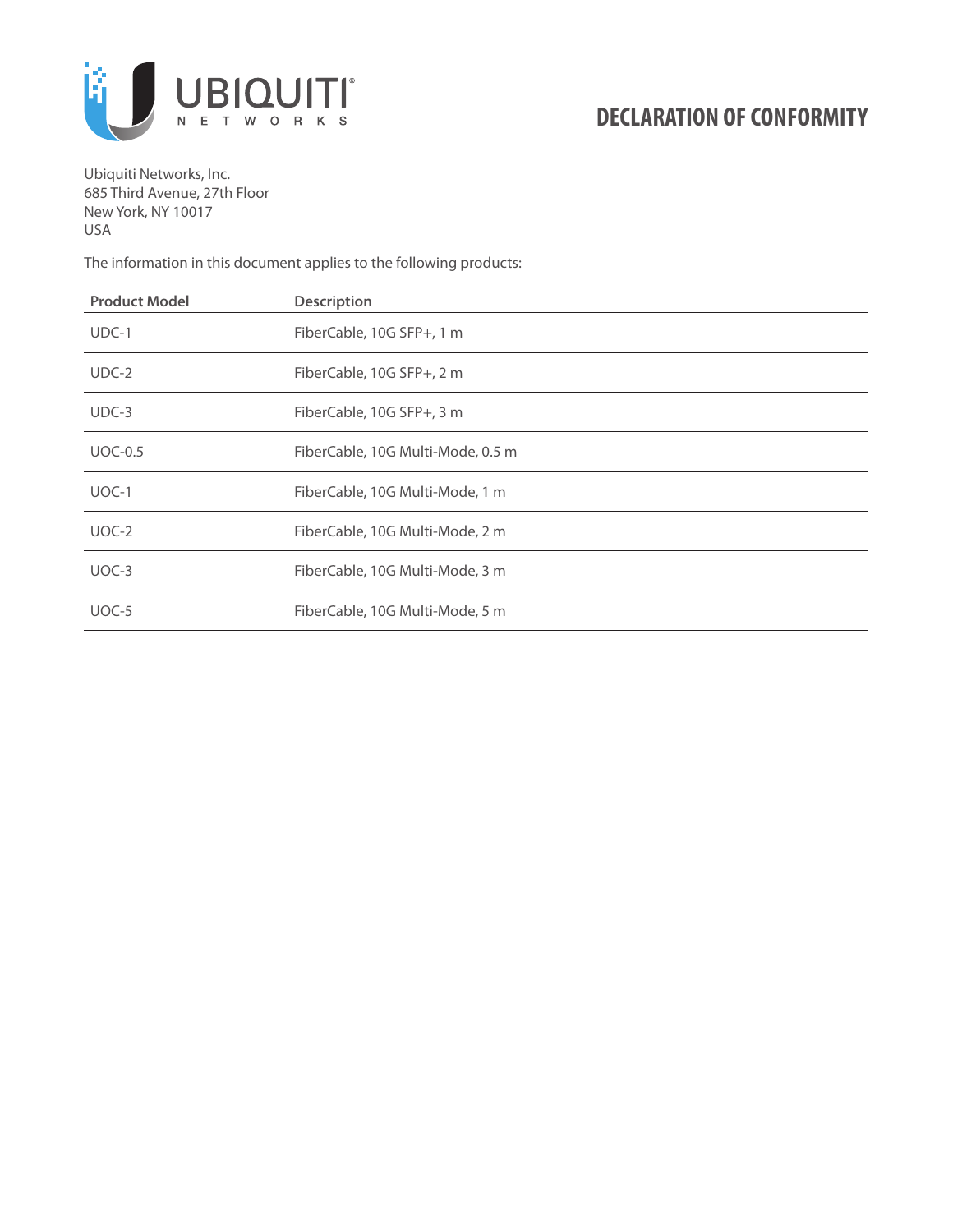

Ubiquiti Networks, Inc. 685 Third Avenue, 27th Floor New York, NY 10017 USA

Hereby declares under our sole responsibility that the products listed above, to which this declaration relates, are in conformance with the provisions of Directives:

• Hazardous/Waste Materials - 2011/65/EU Restriction of the Use of Certain Hazardous Substances in Electrical and Electronic Equipment (RoHS); 2012/19/EU Waste of Electrical and Electronic Equipment (WEEE); 1907/2006 Registration, Evaluation, Authorization and Restriction of Chemicals (REACH)

Product Standards to which Conformity of the Council Directives is declared:

| <b>Standards</b> | <b>Description</b>                                                                                                                          |
|------------------|---------------------------------------------------------------------------------------------------------------------------------------------|
| EN 50581: 2012   | Technical Documentation for the Assessment of Electrical and Electronic Products with<br>Respect to the Restriction of Hazardous Substances |
| CE Marking       | $\epsilon$                                                                                                                                  |

 $\nabla$ ak un  $\rightarrow$  $\overline{\phantom{1}}$ 

Mark Feil Compliance Manager

New York March 22, 2018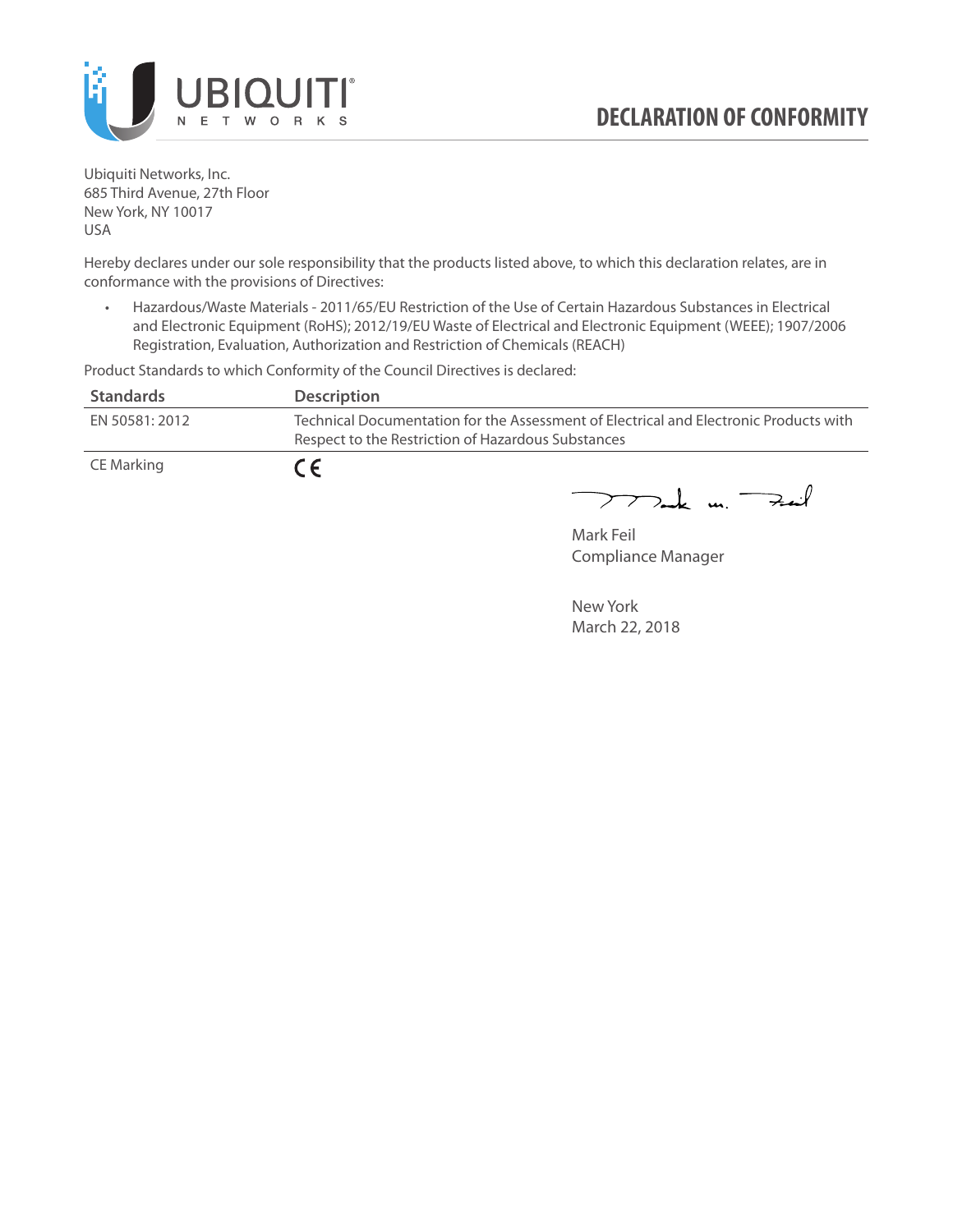

#### UDC-1

български [Bulgarian] С настоящото UBIQUITI NETWORKS декларира, че това устройство UDC-1 е в съответствие със съществените изисквания и други приложими разпоредби на Директиви 2011/65/ EC. Цялостният текст на ЕС декларацията за съответствие може да се намери на следния интернет адрес: **[www.ubnt.com/compliance](http://www.ubnt.com/compliance)**

Hrvatski [Croatian] UBIQUITI NETWORKS ovim putem izjavljuje da je ovaj uređaj UDC-1 sukladan osnovnim zahtjevima i ostalim bitnim odredbama Direktiva 2011/65/EU. Cjeloviti tekst EU izjave o sukladnosti dostupan je na sljedećoj internetskoj adresi: **[www.ubnt.com/compliance](http://www.ubnt.com/compliance)**

Čeština [Czech] UBIQUITI NETWORKS tímto prohlašuje, že toto UDC-1 zařízení, je ve shodě se základními požadavky a dalšími příslušnými ustanoveními směrnic 2011/65/EU. Úplné znění EU prohlášení o shodě je k dispozici na této internetové adrese: **[www.ubnt.com/compliance](http://www.ubnt.com/compliance)**

Dansk [Danish] Hermed, UBIQUITI NETWORKS, erklærer at denne UDC-1 enhed, er i overensstemmelse med de væsentlige krav og øvrige relevante krav i direktiver 2011/65/EU. EU-overensstemmelseserklæringens fulde tekst kan findes på følgende internetadresse: **[www.ubnt.com/compliance](http://www.ubnt.com/compliance)**

Nederlands [Dutch] Hierbij verklaart UBIQUITI NETWORKS, dat deze UDC-1 apparaat, in overeenstemming is met de essentiële eisen en de andere relevante bepalingen van richtlijnen 2011/65/EU. De volledige tekst van de EU-conformiteitsverklaring kan worden geraadpleegd op het volgende internetadres: **[www.ubnt.com/compliance](http://www.ubnt.com/compliance)**

English Hereby, UBIQUITI NETWORKS, declares that this UDC-1 device, is in compliance with the essential requirements and other relevant provisions of Directives 2011/65/EU. The full text of the EU declaration of conformity is available at the following internet address: **[www.ubnt.com/compliance](http://www.ubnt.com/compliance)**

Eesti keel [Estonian] Käesolevaga UBIQUITI NETWORKS kinnitab, et antud UDC-1 seade, on vastavus olulistele nõuetele ja teistele asjakohastele sätetele direktiivide 2011/65/EL. ELi vastavusdeklaratsiooni täielik tekst on kättesaadav järgmisel internetiaadressil: **[www.ubnt.com/compliance](http://www.ubnt.com/compliance)**

Suomi [Finnish] Täten UBIQUITI NETWORKS vakuuttaa, että tämä UDC-1 laite, on yhdenmukainen olennaisten vaatimusten ja muiden sitä koskevien direktiivien 2011/65/EU. EU-vaatimustenmukaisuusvakuutuksen täysimittainen teksti on saatavilla seuraavassa internetosoitteessa: **[www.ubnt.com/compliance](http://www.ubnt.com/compliance)**

Français [French] Par la présente UBIQUITI NETWORKS déclare que l'appareil UDC-1, est conforme aux exigences essentielles et aux autres dispositions pertinentes des directives 2011/65/UE. Le texte complet de la déclaration UE de conformité est disponible à l'adresse internet suivante: **[www.ubnt.com/compliance](http://www.ubnt.com/compliance)**

Deutsch [German] Hiermit erklärt UBIQUITI NETWORKS, dass sich dieses UDC-1 Gerät, in Übereinstimmung mit den grundlegenden Anforderungen und den anderen relevanten Vorschriften der Richtlinien 2011/65/EU befindet. Der vollständige Text der EU-Konformitätserklärung ist unter der folgenden Internetadresse verfügbar: **[www.ubnt.com/compliance](http://www.ubnt.com/compliance)**

Ελληνικά [Greek] Δια του παρόντος, UBIQUITI NETWORKS, δηλώνει ότι αυτή η συσκευή UDC-1, είναι σε συμμόρφωση με τις βασικές απαιτήσεις και τις λοιπές σχετικές διατάξεις των οδηγιών 2011/65/EE. Το πλήρες κείμενο της δήλωσης συμμόρφωσης ΕΕ διατίθεται στην ακόλουθη ιστοσελίδα στο διαδίκτυο: **[www.ubnt.com/compliance](http://www.ubnt.com/compliance)**

Magyar [Hungarian] Ezennel UBIQUITI NETWORKS kijelenti, hogy ez a UDC-1 készülék megfelel az alapvető követelményeknek és más vonatkozó 2011/65/EU irányelvek rendelkezéseit. Az EU-megfelelőségi nyilatkozat teljes szövege elérhető a következő internetes címen: **[www.ubnt.com/compliance](http://www.ubnt.com/compliance)**

Íslenska [Icelandic] Hér, UBIQUITI NETWORKS, því yfir að þetta UDC-1 tæki er í samræmi við grunnkröfur og önnur viðeigandi ákvæði tilskipana 2011/65/ESB. Fullur texti ESB samræmisyfirlýsing er að finna á eftirfarandi netfangi: **[www.ubnt.com/compliance](http://www.ubnt.com/compliance)**

Italiano [Italian] Con la presente, UBIQUITI NETWORKS, dichiara che questo dispositivo UDC-1, è conforme ai requisiti essenziali ed alle altre disposizioni pertinenti delle direttive 2011/65/UE. Il testo completo della dichiarazione di conformità UE è disponibile al seguente indirizzo Internet: **[www.ubnt.com/compliance](http://www.ubnt.com/compliance)**

Latviešu valoda [Latvian] Ar šo, UBIQUITI NETWORKS, deklarē, ka UDC-1 ierīce, ir saskaņā ar būtiskajām prasībām un citiem attiecīgiem noteikumiem Direktīvās 2011/65/ES. Pilns ES atbilstības deklarācijas teksts ir pieejams šādā interneta vietnē: **[www.ubnt.com/compliance](http://www.ubnt.com/compliance)**

Lietuvių kalba [Lithuanian] UBIQUITI NETWORKS deklaruoja, kad šis UDC-1 įrenginys atitinka esminius reikalavimus ir kitas 2011/65/ES Direktyvų nuostatas. Visas ES atitikties deklaracijos tekstas prieinamas šiuo interneto adresu: **[www.ubnt.com/compliance](http://www.ubnt.com/compliance)**

Malti [Maltese] Hawnhekk, UBIQUITI NETWORKS, tiddikjara li dan il-mezz UDC-1 huwa konformi mar-rekwiżiti essenzjali u dispożizzjonijiet rilevanti oħrajn ta 'Direttivi 2011/65/UE. Id-dikjarazzjoni tal-konformità tista' tiġi kkonsultata minn **[www.ubnt.com/compliance](http://www.ubnt.com/compliance)**

Norsk [Norwegian] Herved UBIQUITI NETWORKS, erklærer at denne UDC-1 enheten, er i samsvar med de grunnleggende kravene og andre relevante bestemmelser i direktivene 2011/65/EU. Den fulle teksten til EU-samsvarserklæringen er tilgjengelig på følgende internettadresse: **[www.ubnt.com/compliance](http://www.ubnt.com/compliance)**

Polski [Polish] Niniejszym, Ubiquiti Networks, oświadcza, że urządzenie UDC-1, jest zgodny z zasadniczymi wymaganiami oraz pozostałymi stosownymi postanowieniami Dyrektyw 2011/65/UE. Pełny tekst deklaracji zgodności UE jest dostępny pod następującym adresem internetowym: **[www.ubnt.com/compliance](http://www.ubnt.com/compliance)**

Português [Portuguese] UBIQUITI NETWORKS declara que este dispositivo UDC-1, está conforme com os requisitos essenciais e outras disposições das Directivas 2011/65/UE. O texto integral da declaração de conformidade está disponível no seguinte endereço de Internet: **[www.ubnt.com/compliance](http://www.ubnt.com/compliance)**

Română [Romanian] Prin prezenta, UBIQUITI NETWORKS declară că acest dispozitiv UDC-1 este în conformitate cu cerințele esențiale și alte prevederi relevante ale Directivelor 2011/65/UE. Textul integral al declarației UE de conformitate este disponibil la următoarea adresă internet: **[www.ubnt.com/compliance](http://www.ubnt.com/compliance)**

Slovenčina [Slovak] Týmto UBIQUITI NETWORKS, prehlasuje, že toto UDC-1 zariadenie, je v súlade so základnými požiadavkami a ďalšími relevantnými ustanoveniami smernice 2011/65/EÚ. Úplné EÚ vyhlásenie o zhode je k dispozícii na tejto internetovej adrese: **[www.ubnt.com/compliance](http://www.ubnt.com/compliance)**

Slovenščina [Slovenian] Družba UBIQUITI NETWORKS izjavlja, da je naprava UDC-1 v skladu z obveznimi zahtevami in drugimi ustreznimi določbami direktiv 2011/65/EU. Celotno besedilo izjave EU o skladnosti je na voljo na naslednjem spletnem naslovu: **[www.ubnt.com/compliance](http://www.ubnt.com/compliance)**

Español [Spanish] Por medio de la presente UBIQUITI NETWORKS declara que este dispositivo UDC-1, cumple con los requisitos esenciales y cualesquiera otras disposiciones aplicables o exigibles de las Directivas 2011/65/UE. El texto completo de la declaración UE de conformidad está disponible en la dirección Internet siguiente: **[www.ubnt.com/compliance](http://www.ubnt.com/compliance)**

Svenska [Swedish] Härmed UBIQUITI NETWORKS, intygar att denna UDC-1 enhet är i överensstämmelse med de väsentliga egenskapskrav och övriga relevanta bestämmelser som framgår av direktiven 2011/65/EU. Den fullständiga texten till EU-försäkran om överensstämmelse finns på följande webbadress: **[www.ubnt.com/compliance](http://www.ubnt.com/compliance)**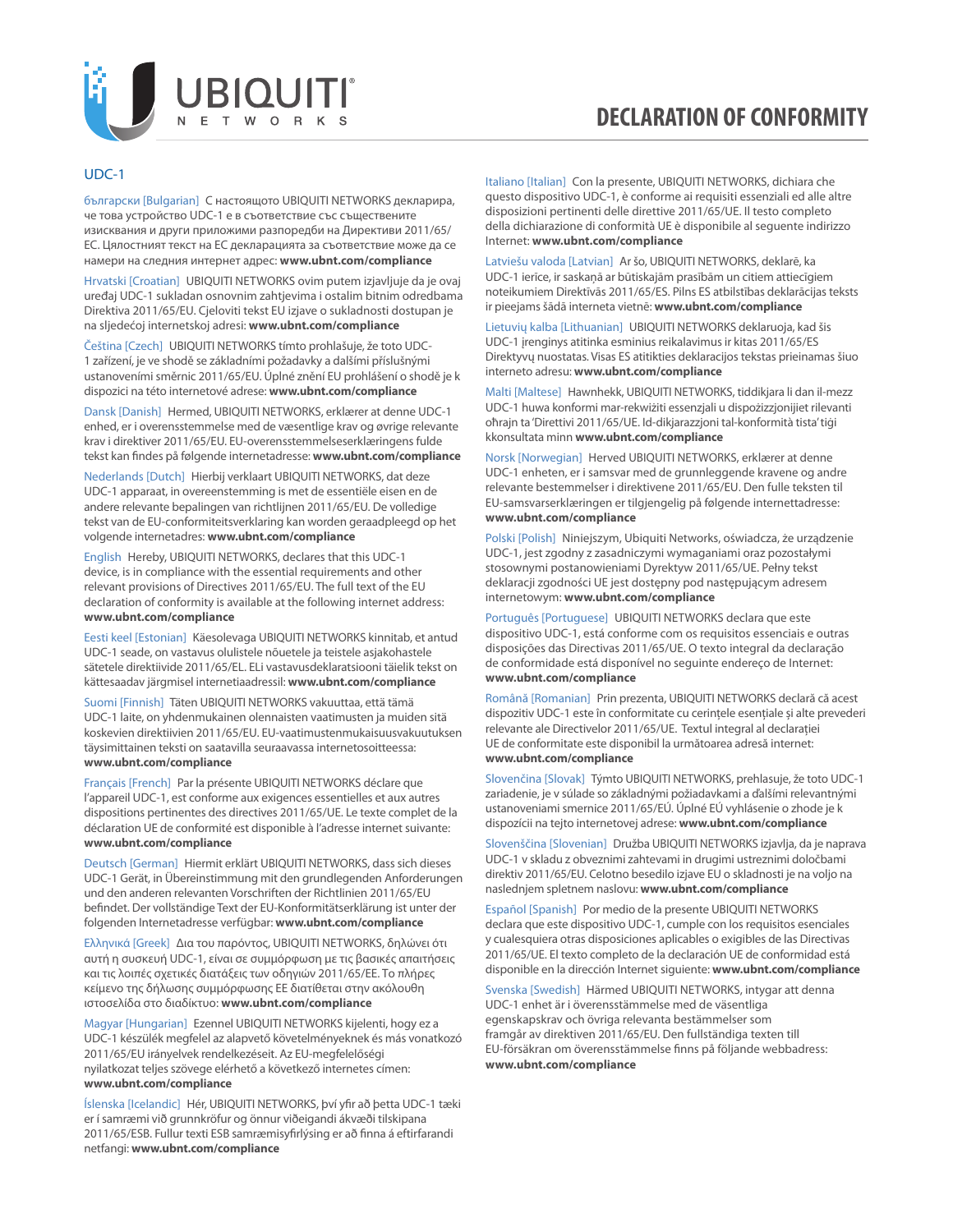

#### UDC-2

български [Bulgarian] С настоящото UBIQUITI NETWORKS декларира, че това устройство UDC-2 е в съответствие със съществените изисквания и други приложими разпоредби на Директиви 2011/65/ EC. Цялостният текст на ЕС декларацията за съответствие може да се намери на следния интернет адрес: **[www.ubnt.com/compliance](http://www.ubnt.com/compliance)**

Hrvatski [Croatian] UBIQUITI NETWORKS ovim putem izjavljuje da je ovaj uređaj UDC-2 sukladan osnovnim zahtjevima i ostalim bitnim odredbama Direktiva 2011/65/EU. Cjeloviti tekst EU izjave o sukladnosti dostupan je na sljedećoj internetskoj adresi: **[www.ubnt.com/compliance](http://www.ubnt.com/compliance)**

Čeština [Czech] UBIQUITI NETWORKS tímto prohlašuje, že toto UDC-2 zařízení, je ve shodě se základními požadavky a dalšími příslušnými ustanoveními směrnic 2011/65/EU. Úplné znění EU prohlášení o shodě je k dispozici na této internetové adrese: **[www.ubnt.com/compliance](http://www.ubnt.com/compliance)**

Dansk [Danish] Hermed, UBIQUITI NETWORKS, erklærer at denne UDC-2 enhed, er i overensstemmelse med de væsentlige krav og øvrige relevante krav i direktiver 2011/65/EU. EU-overensstemmelseserklæringens fulde tekst kan findes på følgende internetadresse: **[www.ubnt.com/compliance](http://www.ubnt.com/compliance)**

Nederlands [Dutch] Hierbij verklaart UBIQUITI NETWORKS, dat deze UDC-2 apparaat, in overeenstemming is met de essentiële eisen en de andere relevante bepalingen van richtlijnen 2011/65/EU. De volledige tekst van de EU-conformiteitsverklaring kan worden geraadpleegd op het volgende internetadres: **[www.ubnt.com/compliance](http://www.ubnt.com/compliance)**

English Hereby, UBIQUITI NETWORKS, declares that this UDC-2 device, is in compliance with the essential requirements and other relevant provisions of Directives 2011/65/EU. The full text of the EU declaration of conformity is available at the following internet address: **[www.ubnt.com/compliance](http://www.ubnt.com/compliance)**

Eesti keel [Estonian] Käesolevaga UBIQUITI NETWORKS kinnitab, et antud UDC-2 seade, on vastavus olulistele nõuetele ja teistele asjakohastele sätetele direktiivide 2011/65/EL. ELi vastavusdeklaratsiooni täielik tekst on kättesaadav järgmisel internetiaadressil: **[www.ubnt.com/compliance](http://www.ubnt.com/compliance)**

Suomi [Finnish] Täten UBIQUITI NETWORKS vakuuttaa, että tämä UDC-2 laite, on yhdenmukainen olennaisten vaatimusten ja muiden sitä koskevien direktiivien 2011/65/EU. EU-vaatimustenmukaisuusvakuutuksen täysimittainen teksti on saatavilla seuraavassa internetosoitteessa: **[www.ubnt.com/compliance](http://www.ubnt.com/compliance)**

Français [French] Par la présente UBIQUITI NETWORKS déclare que l'appareil UDC-2, est conforme aux exigences essentielles et aux autres dispositions pertinentes des directives 2011/65/UE. Le texte complet de la déclaration UE de conformité est disponible à l'adresse internet suivante: **[www.ubnt.com/compliance](http://www.ubnt.com/compliance)**

Deutsch [German] Hiermit erklärt UBIQUITI NETWORKS, dass sich dieses UDC-2 Gerät, in Übereinstimmung mit den grundlegenden Anforderungen und den anderen relevanten Vorschriften der Richtlinien 2011/65/EU befindet. Der vollständige Text der EU-Konformitätserklärung ist unter der folgenden Internetadresse verfügbar: **[www.ubnt.com/compliance](http://www.ubnt.com/compliance)**

Ελληνικά [Greek] Δια του παρόντος, UBIQUITI NETWORKS, δηλώνει ότι αυτή η συσκευή UDC-2, είναι σε συμμόρφωση με τις βασικές απαιτήσεις και τις λοιπές σχετικές διατάξεις των οδηγιών 2011/65/EE. Το πλήρες κείμενο της δήλωσης συμμόρφωσης ΕΕ διατίθεται στην ακόλουθη ιστοσελίδα στο διαδίκτυο: **[www.ubnt.com/compliance](http://www.ubnt.com/compliance)**

Magyar [Hungarian] Ezennel UBIQUITI NETWORKS kijelenti, hogy ez a UDC-2 készülék megfelel az alapvető követelményeknek és más vonatkozó 2011/65/EU irányelvek rendelkezéseit. Az EU-megfelelőségi nyilatkozat teljes szövege elérhető a következő internetes címen: **[www.ubnt.com/compliance](http://www.ubnt.com/compliance)**

Íslenska [Icelandic] Hér, UBIQUITI NETWORKS, því yfir að þetta UDC-2 tæki er í samræmi við grunnkröfur og önnur viðeigandi ákvæði tilskipana 2011/65/ESB. Fullur texti ESB samræmisyfirlýsing er að finna á eftirfarandi netfangi: **[www.ubnt.com/compliance](http://www.ubnt.com/compliance)**

Italiano [Italian] Con la presente, UBIQUITI NETWORKS, dichiara che questo dispositivo UDC-2, è conforme ai requisiti essenziali ed alle altre disposizioni pertinenti delle direttive 2011/65/UE. Il testo completo della dichiarazione di conformità UE è disponibile al seguente indirizzo Internet: **[www.ubnt.com/compliance](http://www.ubnt.com/compliance)**

Latviešu valoda [Latvian] Ar šo, UBIQUITI NETWORKS, deklarē, ka UDC-2 ierīce, ir saskaņā ar būtiskajām prasībām un citiem attiecīgiem noteikumiem Direktīvās 2011/65/ES. Pilns ES atbilstības deklarācijas teksts ir pieejams šādā interneta vietnē: **[www.ubnt.com/compliance](http://www.ubnt.com/compliance)**

Lietuvių kalba [Lithuanian] UBIQUITI NETWORKS deklaruoja, kad šis UDC-2 įrenginys atitinka esminius reikalavimus ir kitas 2011/65/ES Direktyvų nuostatas. Visas ES atitikties deklaracijos tekstas prieinamas šiuo interneto adresu: **[www.ubnt.com/compliance](http://www.ubnt.com/compliance)**

Malti [Maltese] Hawnhekk, UBIQUITI NETWORKS, tiddikjara li dan il-mezz UDC-2 huwa konformi mar-rekwiżiti essenzjali u dispożizzjonijiet rilevanti oħrajn ta 'Direttivi 2011/65/UE. Id-dikjarazzjoni tal-konformità tista' tiġi kkonsultata minn **[www.ubnt.com/compliance](http://www.ubnt.com/compliance)**

Norsk [Norwegian] Herved UBIQUITI NETWORKS, erklærer at denne UDC-2 enheten, er i samsvar med de grunnleggende kravene og andre relevante bestemmelser i direktivene 2011/65/EU. Den fulle teksten til EU-samsvarserklæringen er tilgjengelig på følgende internettadresse: **[www.ubnt.com/compliance](http://www.ubnt.com/compliance)**

Polski [Polish] Niniejszym, Ubiquiti Networks, oświadcza, że urządzenie UDC-2, jest zgodny z zasadniczymi wymaganiami oraz pozostałymi stosownymi postanowieniami Dyrektyw 2011/65/UE. Pełny tekst deklaracji zgodności UE jest dostępny pod następującym adresem internetowym: **[www.ubnt.com/compliance](http://www.ubnt.com/compliance)**

Português [Portuguese] UBIQUITI NETWORKS declara que este dispositivo UDC-2, está conforme com os requisitos essenciais e outras disposições das Directivas 2011/65/UE. O texto integral da declaração de conformidade está disponível no seguinte endereço de Internet: **[www.ubnt.com/compliance](http://www.ubnt.com/compliance)**

Română [Romanian] Prin prezenta, UBIQUITI NETWORKS declară că acest dispozitiv UDC-2 este în conformitate cu cerințele esențiale și alte prevederi relevante ale Directivelor 2011/65/UE. Textul integral al declarației UE de conformitate este disponibil la următoarea adresă internet: **[www.ubnt.com/compliance](http://www.ubnt.com/compliance)**

Slovenčina [Slovak] Týmto UBIQUITI NETWORKS, prehlasuje, že toto UDC-2 zariadenie, je v súlade so základnými požiadavkami a ďalšími relevantnými ustanoveniami smernice 2011/65/EÚ. Úplné EÚ vyhlásenie o zhode je k dispozícii na tejto internetovej adrese: **[www.ubnt.com/compliance](http://www.ubnt.com/compliance)**

Slovenščina [Slovenian] Družba UBIQUITI NETWORKS izjavlja, da je naprava UDC-2 v skladu z obveznimi zahtevami in drugimi ustreznimi določbami direktiv 2011/65/EU. Celotno besedilo izjave EU o skladnosti je na voljo na naslednjem spletnem naslovu: **[www.ubnt.com/compliance](http://www.ubnt.com/compliance)**

Español [Spanish] Por medio de la presente UBIQUITI NETWORKS declara que este dispositivo UDC-2, cumple con los requisitos esenciales y cualesquiera otras disposiciones aplicables o exigibles de las Directivas 2011/65/UE. El texto completo de la declaración UE de conformidad está disponible en la dirección Internet siguiente: **[www.ubnt.com/compliance](http://www.ubnt.com/compliance)**

Svenska [Swedish] Härmed UBIQUITI NETWORKS, intygar att denna UDC-2 enhet är i överensstämmelse med de väsentliga egenskapskrav och övriga relevanta bestämmelser som framgår av direktiven 2011/65/EU. Den fullständiga texten till EU-försäkran om överensstämmelse finns på följande webbadress: **[www.ubnt.com/compliance](http://www.ubnt.com/compliance)**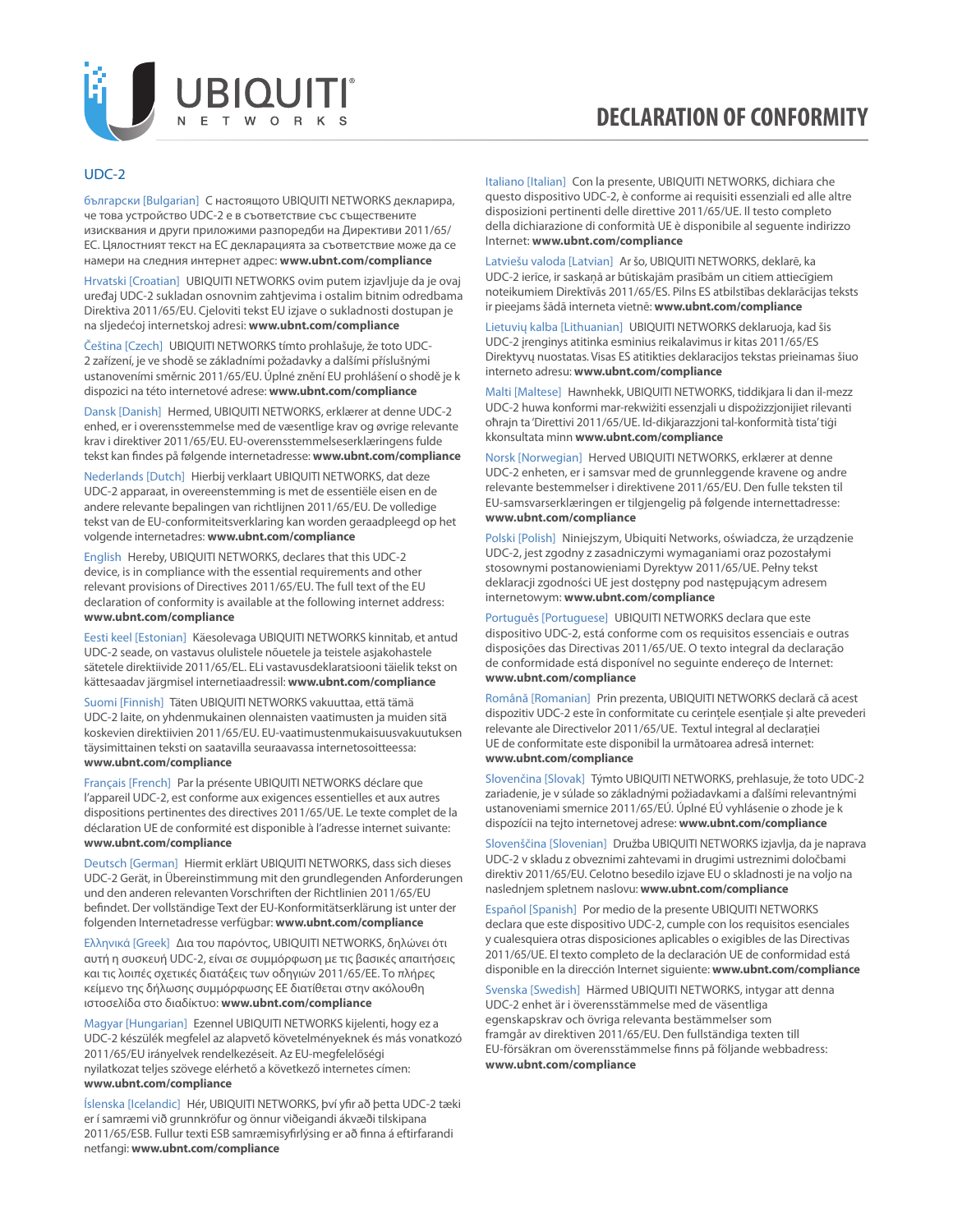

#### UDC-3

български [Bulgarian] С настоящото UBIQUITI NETWORKS декларира, че това устройство UDC-3 е в съответствие със съществените изисквания и други приложими разпоредби на Директиви 2011/65/ EC. Цялостният текст на ЕС декларацията за съответствие може да се намери на следния интернет адрес: **[www.ubnt.com/compliance](http://www.ubnt.com/compliance)**

Hrvatski [Croatian] UBIQUITI NETWORKS ovim putem izjavljuje da je ovaj uređaj UDC-3 sukladan osnovnim zahtjevima i ostalim bitnim odredbama Direktiva 2011/65/EU. Cjeloviti tekst EU izjave o sukladnosti dostupan je na sljedećoj internetskoj adresi: **[www.ubnt.com/compliance](http://www.ubnt.com/compliance)**

Čeština [Czech] UBIQUITI NETWORKS tímto prohlašuje, že toto UDC-3 zařízení, je ve shodě se základními požadavky a dalšími příslušnými ustanoveními směrnic 2011/65/EU. Úplné znění EU prohlášení o shodě je k dispozici na této internetové adrese: **[www.ubnt.com/compliance](http://www.ubnt.com/compliance)**

Dansk [Danish] Hermed, UBIQUITI NETWORKS, erklærer at denne UDC-3 enhed, er i overensstemmelse med de væsentlige krav og øvrige relevante krav i direktiver 2011/65/EU. EU-overensstemmelseserklæringens fulde tekst kan findes på følgende internetadresse: **[www.ubnt.com/compliance](http://www.ubnt.com/compliance)**

Nederlands [Dutch] Hierbij verklaart UBIQUITI NETWORKS, dat deze UDC-3 apparaat, in overeenstemming is met de essentiële eisen en de andere relevante bepalingen van richtlijnen 2011/65/EU. De volledige tekst van de EU-conformiteitsverklaring kan worden geraadpleegd op het volgende internetadres: **[www.ubnt.com/compliance](http://www.ubnt.com/compliance)**

English Hereby, UBIQUITI NETWORKS, declares that this UDC-3 device, is in compliance with the essential requirements and other relevant provisions of Directives 2011/65/EU. The full text of the EU declaration of conformity is available at the following internet address: **[www.ubnt.com/compliance](http://www.ubnt.com/compliance)**

Eesti keel [Estonian] Käesolevaga UBIQUITI NETWORKS kinnitab, et antud UDC-3 seade, on vastavus olulistele nõuetele ja teistele asjakohastele sätetele direktiivide 2011/65/EL. ELi vastavusdeklaratsiooni täielik tekst on kättesaadav järgmisel internetiaadressil: **[www.ubnt.com/compliance](http://www.ubnt.com/compliance)**

Suomi [Finnish] Täten UBIQUITI NETWORKS vakuuttaa, että tämä UDC-3 laite, on yhdenmukainen olennaisten vaatimusten ja muiden sitä koskevien direktiivien 2011/65/EU. EU-vaatimustenmukaisuusvakuutuksen täysimittainen teksti on saatavilla seuraavassa internetosoitteessa: **[www.ubnt.com/compliance](http://www.ubnt.com/compliance)**

Français [French] Par la présente UBIQUITI NETWORKS déclare que l'appareil UDC-3, est conforme aux exigences essentielles et aux autres dispositions pertinentes des directives 2011/65/UE. Le texte complet de la déclaration UE de conformité est disponible à l'adresse internet suivante: **[www.ubnt.com/compliance](http://www.ubnt.com/compliance)**

Deutsch [German] Hiermit erklärt UBIQUITI NETWORKS, dass sich dieses UDC-3 Gerät, in Übereinstimmung mit den grundlegenden Anforderungen und den anderen relevanten Vorschriften der Richtlinien 2011/65/EU befindet. Der vollständige Text der EU-Konformitätserklärung ist unter der folgenden Internetadresse verfügbar: **[www.ubnt.com/compliance](http://www.ubnt.com/compliance)**

Ελληνικά [Greek] Δια του παρόντος, UBIQUITI NETWORKS, δηλώνει ότι αυτή η συσκευή UDC-3, είναι σε συμμόρφωση με τις βασικές απαιτήσεις και τις λοιπές σχετικές διατάξεις των οδηγιών 2011/65/EE. Το πλήρες κείμενο της δήλωσης συμμόρφωσης ΕΕ διατίθεται στην ακόλουθη ιστοσελίδα στο διαδίκτυο: **[www.ubnt.com/compliance](http://www.ubnt.com/compliance)**

Magyar [Hungarian] Ezennel UBIQUITI NETWORKS kijelenti, hogy ez a UDC-3 készülék megfelel az alapvető követelményeknek és más vonatkozó 2011/65/EU irányelvek rendelkezéseit. Az EU-megfelelőségi nyilatkozat teljes szövege elérhető a következő internetes címen: **[www.ubnt.com/compliance](http://www.ubnt.com/compliance)**

Íslenska [Icelandic] Hér, UBIQUITI NETWORKS, því yfir að þetta UDC-3 tæki er í samræmi við grunnkröfur og önnur viðeigandi ákvæði tilskipana 2011/65/ESB. Fullur texti ESB samræmisyfirlýsing er að finna á eftirfarandi netfangi: **[www.ubnt.com/compliance](http://www.ubnt.com/compliance)**

Italiano [Italian] Con la presente, UBIQUITI NETWORKS, dichiara che questo dispositivo UDC-3, è conforme ai requisiti essenziali ed alle altre disposizioni pertinenti delle direttive 2011/65/UE. Il testo completo della dichiarazione di conformità UE è disponibile al seguente indirizzo Internet: **[www.ubnt.com/compliance](http://www.ubnt.com/compliance)**

Latviešu valoda [Latvian] Ar šo, UBIQUITI NETWORKS, deklarē, ka UDC-3 ierīce, ir saskaņā ar būtiskajām prasībām un citiem attiecīgiem noteikumiem Direktīvās 2011/65/ES. Pilns ES atbilstības deklarācijas teksts ir pieejams šādā interneta vietnē: **[www.ubnt.com/compliance](http://www.ubnt.com/compliance)**

Lietuvių kalba [Lithuanian] UBIQUITI NETWORKS deklaruoja, kad šis UDC-3 įrenginys atitinka esminius reikalavimus ir kitas 2011/65/ES Direktyvų nuostatas. Visas ES atitikties deklaracijos tekstas prieinamas šiuo interneto adresu: **[www.ubnt.com/compliance](http://www.ubnt.com/compliance)**

Malti [Maltese] Hawnhekk, UBIQUITI NETWORKS, tiddikjara li dan il-mezz UDC-3 huwa konformi mar-rekwiżiti essenzjali u dispożizzjonijiet rilevanti oħrajn ta 'Direttivi 2011/65/UE. Id-dikjarazzjoni tal-konformità tista' tiġi kkonsultata minn **[www.ubnt.com/compliance](http://www.ubnt.com/compliance)**

Norsk [Norwegian] Herved UBIQUITI NETWORKS, erklærer at denne UDC-3 enheten, er i samsvar med de grunnleggende kravene og andre relevante bestemmelser i direktivene 2011/65/EU. Den fulle teksten til EU-samsvarserklæringen er tilgjengelig på følgende internettadresse: **[www.ubnt.com/compliance](http://www.ubnt.com/compliance)**

Polski [Polish] Niniejszym, Ubiquiti Networks, oświadcza, że urządzenie UDC-3, jest zgodny z zasadniczymi wymaganiami oraz pozostałymi stosownymi postanowieniami Dyrektyw 2011/65/UE. Pełny tekst deklaracji zgodności UE jest dostępny pod następującym adresem internetowym: **[www.ubnt.com/compliance](http://www.ubnt.com/compliance)**

Português [Portuguese] UBIQUITI NETWORKS declara que este dispositivo UDC-3, está conforme com os requisitos essenciais e outras disposições das Directivas 2011/65/UE. O texto integral da declaração de conformidade está disponível no seguinte endereço de Internet: **[www.ubnt.com/compliance](http://www.ubnt.com/compliance)**

Română [Romanian] Prin prezenta, UBIQUITI NETWORKS declară că acest dispozitiv UDC-3 este în conformitate cu cerințele esențiale și alte prevederi relevante ale Directivelor 2011/65/UE. Textul integral al declarației UE de conformitate este disponibil la următoarea adresă internet: **[www.ubnt.com/compliance](http://www.ubnt.com/compliance)**

Slovenčina [Slovak] Týmto UBIQUITI NETWORKS, prehlasuje, že toto UDC-3 zariadenie, je v súlade so základnými požiadavkami a ďalšími relevantnými ustanoveniami smernice 2011/65/EÚ. Úplné EÚ vyhlásenie o zhode je k dispozícii na tejto internetovej adrese: **[www.ubnt.com/compliance](http://www.ubnt.com/compliance)**

Slovenščina [Slovenian] Družba UBIQUITI NETWORKS izjavlja, da je naprava UDC-3 v skladu z obveznimi zahtevami in drugimi ustreznimi določbami direktiv 2011/65/EU. Celotno besedilo izjave EU o skladnosti je na voljo na naslednjem spletnem naslovu: **[www.ubnt.com/compliance](http://www.ubnt.com/compliance)**

Español [Spanish] Por medio de la presente UBIQUITI NETWORKS declara que este dispositivo UDC-3, cumple con los requisitos esenciales y cualesquiera otras disposiciones aplicables o exigibles de las Directivas 2011/65/UE. El texto completo de la declaración UE de conformidad está disponible en la dirección Internet siguiente: **[www.ubnt.com/compliance](http://www.ubnt.com/compliance)**

Svenska [Swedish] Härmed UBIQUITI NETWORKS, intygar att denna UDC-3 enhet är i överensstämmelse med de väsentliga egenskapskrav och övriga relevanta bestämmelser som framgår av direktiven 2011/65/EU. Den fullständiga texten till EU-försäkran om överensstämmelse finns på följande webbadress: **[www.ubnt.com/compliance](http://www.ubnt.com/compliance)**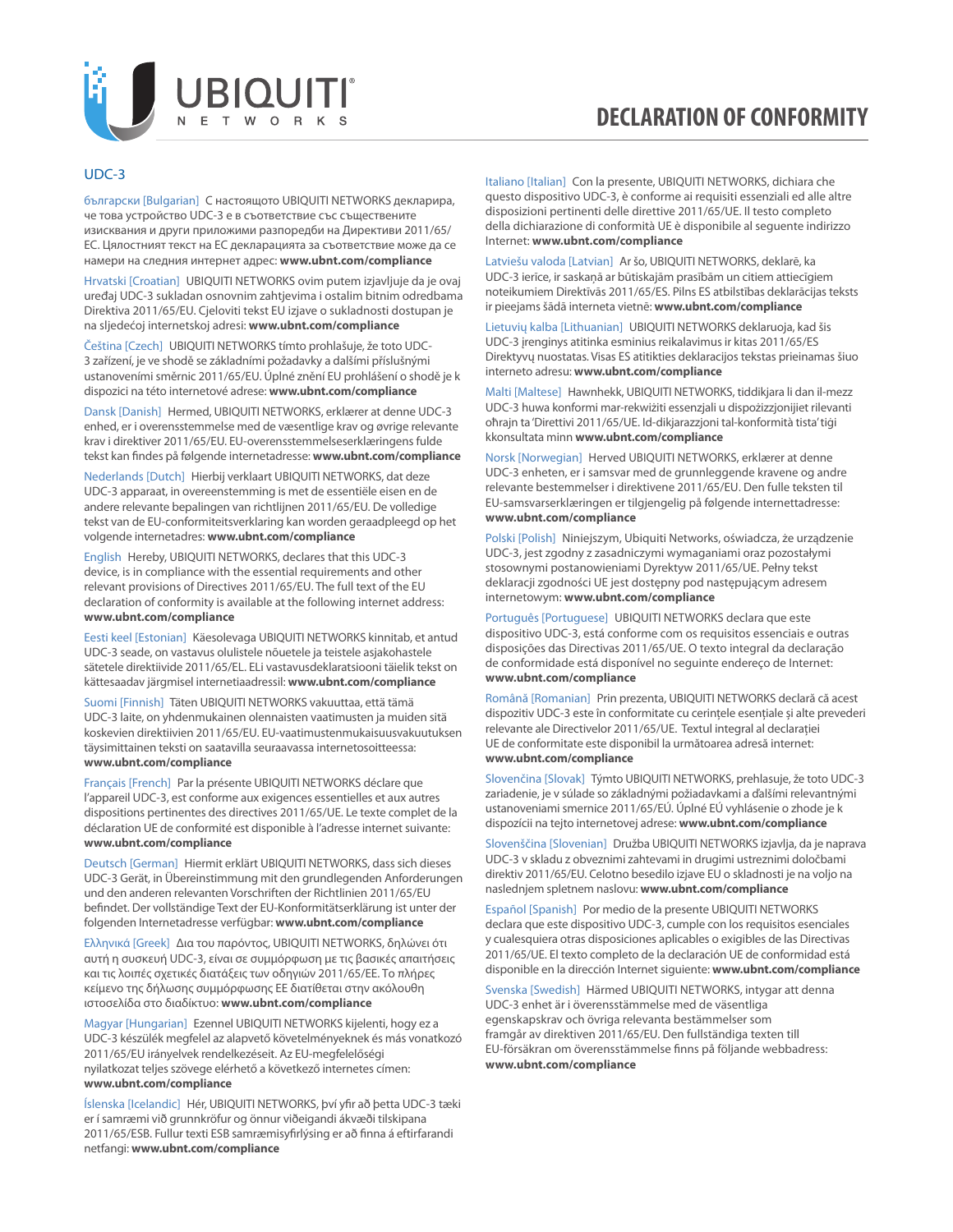

#### UOC-0.5

български [Bulgarian] С настоящото UBIQUITI NETWORKS декларира, че това устройство UOC-0.5 е в съответствие със съществените изисквания и други приложими разпоредби на Директиви 2011/65/ EC. Цялостният текст на ЕС декларацията за съответствие може да се намери на следния интернет адрес: **[www.ubnt.com/compliance](http://www.ubnt.com/compliance)**

Hrvatski [Croatian] UBIQUITI NETWORKS ovim putem izjavljuje da je ovaj uređaj UOC-0.5 sukladan osnovnim zahtjevima i ostalim bitnim odredbama Direktiva 2011/65/EU. Cjeloviti tekst EU izjave o sukladnosti dostupan je na sljedećoj internetskoj adresi: **[www.ubnt.com/compliance](http://www.ubnt.com/compliance)**

Čeština [Czech] UBIQUITI NETWORKS tímto prohlašuje, že toto UOC-0.5 zařízení, je ve shodě se základními požadavky a dalšími příslušnými ustanoveními směrnic 2011/65/EU. Úplné znění EU prohlášení o shodě je k dispozici na této internetové adrese: **[www.ubnt.com/compliance](http://www.ubnt.com/compliance)**

Dansk [Danish] Hermed, UBIQUITI NETWORKS, erklærer at denne UOC-0.5 enhed, er i overensstemmelse med de væsentlige krav og øvrige relevante krav i direktiver 2011/65/EU. EU-overensstemmelseserklæringens fulde tekst kan findes på følgende internetadresse: **[www.ubnt.com/compliance](http://www.ubnt.com/compliance)**

Nederlands [Dutch] Hierbij verklaart UBIQUITI NETWORKS, dat deze UOC-0.5 apparaat, in overeenstemming is met de essentiële eisen en de andere relevante bepalingen van richtlijnen 2011/65/EU. De volledige tekst van de EU-conformiteitsverklaring kan worden geraadpleegd op het volgende internetadres: **[www.ubnt.com/compliance](http://www.ubnt.com/compliance)**

English Hereby, UBIQUITI NETWORKS, declares that this UOC-0.5 device, is in compliance with the essential requirements and other relevant provisions of Directives 2011/65/EU. The full text of the EU declaration of conformity is available at the following internet address: **[www.ubnt.com/compliance](http://www.ubnt.com/compliance)**

Eesti keel [Estonian] Käesolevaga UBIQUITI NETWORKS kinnitab, et antud UOC-0.5 seade, on vastavus olulistele nõuetele ja teistele asjakohastele sätetele direktiivide 2011/65/EL. ELi vastavusdeklaratsiooni täielik tekst on kättesaadav järgmisel internetiaadressil: **[www.ubnt.com/compliance](http://www.ubnt.com/compliance)**

Suomi [Finnish] Täten UBIQUITI NETWORKS vakuuttaa, että tämä UOC-0.5 laite, on yhdenmukainen olennaisten vaatimusten ja muiden sitä koskevien direktiivien 2011/65/EU. EU-vaatimustenmukaisuusvakuutuksen täysimittainen teksti on saatavilla seuraavassa internetosoitteessa: **[www.ubnt.com/compliance](http://www.ubnt.com/compliance)**

Français [French] Par la présente UBIQUITI NETWORKS déclare que l'appareil UOC-0.5, est conforme aux exigences essentielles et aux autres dispositions pertinentes des directives 2011/65/UE. Le texte complet de la déclaration UE de conformité est disponible à l'adresse internet suivante: **[www.ubnt.com/compliance](http://www.ubnt.com/compliance)**

Deutsch [German] Hiermit erklärt UBIQUITI NETWORKS, dass sich dieses UOC-0.5 Gerät, in Übereinstimmung mit den grundlegenden Anforderungen und den anderen relevanten Vorschriften der Richtlinien 2011/65/EU befindet. Der vollständige Text der EU-Konformitätserklärung ist unter der folgenden Internetadresse verfügbar: **[www.ubnt.com/compliance](http://www.ubnt.com/compliance)**

Ελληνικά [Greek] Δια του παρόντος, UBIQUITI NETWORKS, δηλώνει ότι αυτή η συσκευή UOC-0.5, είναι σε συμμόρφωση με τις βασικές απαιτήσεις και τις λοιπές σχετικές διατάξεις των οδηγιών 2011/65/EE. Το πλήρες κείμενο της δήλωσης συμμόρφωσης ΕΕ διατίθεται στην ακόλουθη ιστοσελίδα στο διαδίκτυο: **[www.ubnt.com/compliance](http://www.ubnt.com/compliance)**

Magyar [Hungarian] Ezennel UBIQUITI NETWORKS kijelenti, hogy ez a UOC-0.5 készülék megfelel az alapvető követelményeknek és más vonatkozó 2011/65/EU irányelvek rendelkezéseit. Az EU-megfelelőségi nyilatkozat teljes szövege elérhető a következő internetes címen: **[www.ubnt.com/compliance](http://www.ubnt.com/compliance)**

Íslenska [Icelandic] Hér, UBIQUITI NETWORKS, því yfir að þetta UOC-0.5 tæki er í samræmi við grunnkröfur og önnur viðeigandi ákvæði tilskipana 2011/65/ESB. Fullur texti ESB samræmisyfirlýsing er að finna á eftirfarandi netfangi: **[www.ubnt.com/compliance](http://www.ubnt.com/compliance)**

Italiano [Italian] Con la presente, UBIQUITI NETWORKS, dichiara che questo dispositivo UOC-0.5, è conforme ai requisiti essenziali ed alle altre disposizioni pertinenti delle direttive 2011/65/UE. Il testo completo della dichiarazione di conformità UE è disponibile al seguente indirizzo Internet: **[www.ubnt.com/compliance](http://www.ubnt.com/compliance)**

Latviešu valoda [Latvian] Ar šo, UBIQUITI NETWORKS, deklarē, ka UOC-0.5 ierīce, ir saskaņā ar būtiskajām prasībām un citiem attiecīgiem noteikumiem Direktīvās 2011/65/ES. Pilns ES atbilstības deklarācijas teksts ir pieejams šādā interneta vietnē: **[www.ubnt.com/compliance](http://www.ubnt.com/compliance)**

Lietuvių kalba [Lithuanian] UBIQUITI NETWORKS deklaruoja, kad šis UOC-0.5 įrenginys atitinka esminius reikalavimus ir kitas 2011/65/ES Direktyvų nuostatas. Visas ES atitikties deklaracijos tekstas prieinamas šiuo interneto adresu: **[www.ubnt.com/compliance](http://www.ubnt.com/compliance)**

Malti [Maltese] Hawnhekk, UBIQUITI NETWORKS, tiddikjara li dan il-mezz UOC-0.5 huwa konformi mar-rekwiżiti essenzjali u dispożizzjonijiet rilevanti oħrajn ta 'Direttivi 2011/65/UE. Id-dikjarazzjoni tal-konformità tista' tiġi kkonsultata minn **[www.ubnt.com/compliance](http://www.ubnt.com/compliance)**

Norsk [Norwegian] Herved UBIQUITI NETWORKS, erklærer at denne UOC-0.5 enheten, er i samsvar med de grunnleggende kravene og andre relevante bestemmelser i direktivene 2011/65/EU. Den fulle teksten til EU-samsvarserklæringen er tilgjengelig på følgende internettadresse: **[www.ubnt.com/compliance](http://www.ubnt.com/compliance)**

Polski [Polish] Niniejszym, Ubiquiti Networks, oświadcza, że urządzenie UOC-0.5, jest zgodny z zasadniczymi wymaganiami oraz pozostałymi stosownymi postanowieniami Dyrektyw 2011/65/UE. Pełny tekst deklaracji zgodności UE jest dostępny pod następującym adresem internetowym: **[www.ubnt.com/compliance](http://www.ubnt.com/compliance)**

Português [Portuguese] UBIQUITI NETWORKS declara que este dispositivo UOC-0.5, está conforme com os requisitos essenciais e outras disposições das Directivas 2011/65/UE. O texto integral da declaração de conformidade está disponível no seguinte endereço de Internet: **[www.ubnt.com/compliance](http://www.ubnt.com/compliance)**

Română [Romanian] Prin prezenta, UBIQUITI NETWORKS declară că acest dispozitiv UOC-0.5 este în conformitate cu cerințele esențiale și alte prevederi relevante ale Directivelor 2011/65/UE. Textul integral al declarației UE de conformitate este disponibil la următoarea adresă internet: **[www.ubnt.com/compliance](http://www.ubnt.com/compliance)**

Slovenčina [Slovak] Týmto UBIQUITI NETWORKS, prehlasuje, že toto UOC-0.5 zariadenie, je v súlade so základnými požiadavkami a ďalšími relevantnými ustanoveniami smernice 2011/65/EÚ. Úplné EÚ vyhlásenie o zhode je k dispozícii na tejto internetovej adrese: **[www.ubnt.com/compliance](http://www.ubnt.com/compliance)**

Slovenščina [Slovenian] Družba UBIQUITI NETWORKS izjavlja, da je naprava UOC-0.5 v skladu z obveznimi zahtevami in drugimi ustreznimi določbami direktiv 2011/65/EU. Celotno besedilo izjave EU o skladnosti je na voljo na naslednjem spletnem naslovu: **[www.ubnt.com/compliance](http://www.ubnt.com/compliance)**

Español [Spanish] Por medio de la presente UBIQUITI NETWORKS declara que este dispositivo UOC-0.5, cumple con los requisitos esenciales y cualesquiera otras disposiciones aplicables o exigibles de las Directivas 2011/65/UE. El texto completo de la declaración UE de conformidad está disponible en la dirección Internet siguiente: **[www.ubnt.com/compliance](http://www.ubnt.com/compliance)**

Svenska [Swedish] Härmed UBIQUITI NETWORKS, intygar att denna UOC-0.5 enhet är i överensstämmelse med de väsentliga egenskapskrav och övriga relevanta bestämmelser som framgår av direktiven 2011/65/EU. Den fullständiga texten till EU-försäkran om överensstämmelse finns på följande webbadress: **[www.ubnt.com/compliance](http://www.ubnt.com/compliance)**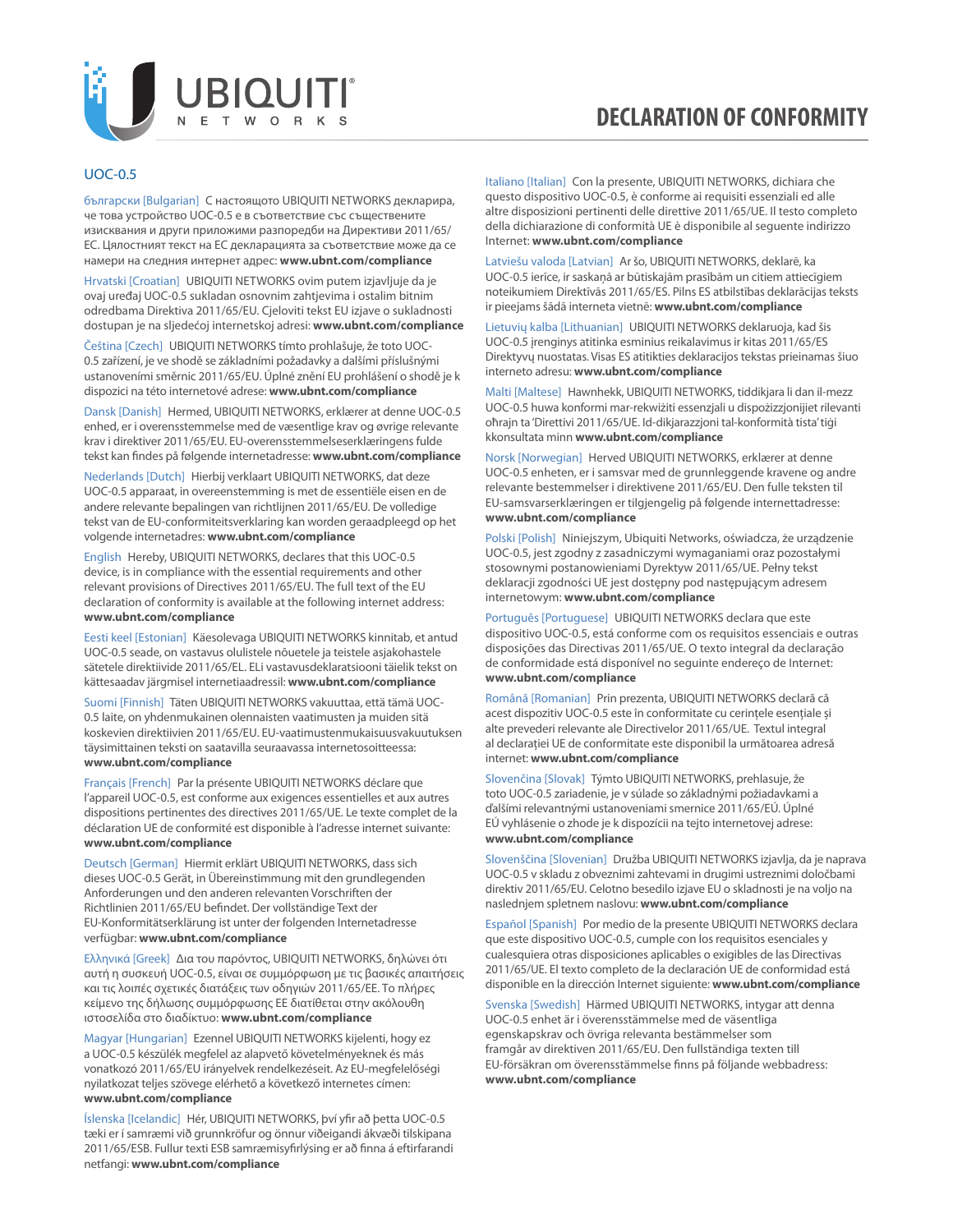

#### UOC-1

български [Bulgarian] С настоящото UBIQUITI NETWORKS декларира, че това устройство UOC-1 е в съответствие със съществените изисквания и други приложими разпоредби на Директиви 2011/65/ EC. Цялостният текст на ЕС декларацията за съответствие може да се намери на следния интернет адрес: **[www.ubnt.com/compliance](http://www.ubnt.com/compliance)**

Hrvatski [Croatian] UBIQUITI NETWORKS ovim putem izjavljuje da je ovaj uređaj UOC-1 sukladan osnovnim zahtjevima i ostalim bitnim odredbama Direktiva 2011/65/EU. Cjeloviti tekst EU izjave o sukladnosti dostupan je na sljedećoj internetskoj adresi: **[www.ubnt.com/compliance](http://www.ubnt.com/compliance)**

Čeština [Czech] UBIQUITI NETWORKS tímto prohlašuje, že toto UOC-1 zařízení, je ve shodě se základními požadavky a dalšími příslušnými ustanoveními směrnic 2011/65/EU. Úplné znění EU prohlášení o shodě je k dispozici na této internetové adrese: **[www.ubnt.com/compliance](http://www.ubnt.com/compliance)**

Dansk [Danish] Hermed, UBIQUITI NETWORKS, erklærer at denne UOC-1 enhed, er i overensstemmelse med de væsentlige krav og øvrige relevante krav i direktiver 2011/65/EU. EU-overensstemmelseserklæringens fulde tekst kan findes på følgende internetadresse: **[www.ubnt.com/compliance](http://www.ubnt.com/compliance)**

Nederlands [Dutch] Hierbij verklaart UBIQUITI NETWORKS, dat deze UOC-1 apparaat, in overeenstemming is met de essentiële eisen en de andere relevante bepalingen van richtlijnen 2011/65/EU. De volledige tekst van de EU-conformiteitsverklaring kan worden geraadpleegd op het volgende internetadres: **[www.ubnt.com/compliance](http://www.ubnt.com/compliance)**

English Hereby, UBIQUITI NETWORKS, declares that this UOC-1 device, is in compliance with the essential requirements and other relevant provisions of Directives 2011/65/EU. The full text of the EU declaration of conformity is available at the following internet address: **[www.ubnt.com/compliance](http://www.ubnt.com/compliance)**

Eesti keel [Estonian] Käesolevaga UBIQUITI NETWORKS kinnitab, et antud UOC-1 seade, on vastavus olulistele nõuetele ja teistele asjakohastele sätetele direktiivide 2011/65/EL. ELi vastavusdeklaratsiooni täielik tekst on kättesaadav järgmisel internetiaadressil: **[www.ubnt.com/compliance](http://www.ubnt.com/compliance)**

Suomi [Finnish] Täten UBIQUITI NETWORKS vakuuttaa, että tämä UOC-1 laite, on yhdenmukainen olennaisten vaatimusten ja muiden sitä koskevien direktiivien 2011/65/EU. EU-vaatimustenmukaisuusvakuutuksen täysimittainen teksti on saatavilla seuraavassa internetosoitteessa: **[www.ubnt.com/compliance](http://www.ubnt.com/compliance)**

Français [French] Par la présente UBIQUITI NETWORKS déclare que l'appareil UOC-1, est conforme aux exigences essentielles et aux autres dispositions pertinentes des directives 2011/65/UE. Le texte complet de la déclaration UE de conformité est disponible à l'adresse internet suivante: **[www.ubnt.com/compliance](http://www.ubnt.com/compliance)**

Deutsch [German] Hiermit erklärt UBIQUITI NETWORKS, dass sich dieses UOC-1 Gerät, in Übereinstimmung mit den grundlegenden Anforderungen und den anderen relevanten Vorschriften der Richtlinien 2011/65/EU befindet. Der vollständige Text der EU-Konformitätserklärung ist unter der folgenden Internetadresse verfügbar: **[www.ubnt.com/compliance](http://www.ubnt.com/compliance)**

Ελληνικά [Greek] Δια του παρόντος, UBIQUITI NETWORKS, δηλώνει ότι αυτή η συσκευή UOC-1, είναι σε συμμόρφωση με τις βασικές απαιτήσεις και τις λοιπές σχετικές διατάξεις των οδηγιών 2011/65/EE. Το πλήρες κείμενο της δήλωσης συμμόρφωσης ΕΕ διατίθεται στην ακόλουθη ιστοσελίδα στο διαδίκτυο: **[www.ubnt.com/compliance](http://www.ubnt.com/compliance)**

Magyar [Hungarian] Ezennel UBIQUITI NETWORKS kijelenti, hogy ez a UOC-1 készülék megfelel az alapvető követelményeknek és más vonatkozó 2011/65/EU irányelvek rendelkezéseit. Az EU-megfelelőségi nyilatkozat teljes szövege elérhető a következő internetes címen: **[www.ubnt.com/compliance](http://www.ubnt.com/compliance)**

Íslenska [Icelandic] Hér, UBIQUITI NETWORKS, því yfir að þetta UOC-1 tæki er í samræmi við grunnkröfur og önnur viðeigandi ákvæði tilskipana 2011/65/ESB. Fullur texti ESB samræmisyfirlýsing er að finna á eftirfarandi netfangi: **[www.ubnt.com/compliance](http://www.ubnt.com/compliance)**

Italiano [Italian] Con la presente, UBIQUITI NETWORKS, dichiara che questo dispositivo UOC-1, è conforme ai requisiti essenziali ed alle altre disposizioni pertinenti delle direttive 2011/65/UE. Il testo completo della dichiarazione di conformità UE è disponibile al seguente indirizzo Internet: **[www.ubnt.com/compliance](http://www.ubnt.com/compliance)**

Latviešu valoda [Latvian] Ar šo, UBIQUITI NETWORKS, deklarē, ka UOC-1 ierīce, ir saskaņā ar būtiskajām prasībām un citiem attiecīgiem noteikumiem Direktīvās 2011/65/ES. Pilns ES atbilstības deklarācijas teksts ir pieejams šādā interneta vietnē: **[www.ubnt.com/compliance](http://www.ubnt.com/compliance)**

Lietuvių kalba [Lithuanian] UBIQUITI NETWORKS deklaruoja, kad šis UOC-1 įrenginys atitinka esminius reikalavimus ir kitas 2011/65/ES Direktyvų nuostatas. Visas ES atitikties deklaracijos tekstas prieinamas šiuo interneto adresu: **[www.ubnt.com/compliance](http://www.ubnt.com/compliance)**

Malti [Maltese] Hawnhekk, UBIQUITI NETWORKS, tiddikjara li dan il-mezz UOC-1 huwa konformi mar-rekwiżiti essenzjali u dispożizzjonijiet rilevanti oħrajn ta 'Direttivi 2011/65/UE. Id-dikjarazzjoni tal-konformità tista' tiġi kkonsultata minn **[www.ubnt.com/compliance](http://www.ubnt.com/compliance)**

Norsk [Norwegian] Herved UBIQUITI NETWORKS, erklærer at denne UOC-1 enheten, er i samsvar med de grunnleggende kravene og andre relevante bestemmelser i direktivene 2011/65/EU. Den fulle teksten til EU-samsvarserklæringen er tilgjengelig på følgende internettadresse: **[www.ubnt.com/compliance](http://www.ubnt.com/compliance)**

Polski [Polish] Niniejszym, Ubiquiti Networks, oświadcza, że urządzenie UOC-1, jest zgodny z zasadniczymi wymaganiami oraz pozostałymi stosownymi postanowieniami Dyrektyw 2011/65/UE. Pełny tekst deklaracji zgodności UE jest dostępny pod następującym adresem internetowym: **[www.ubnt.com/compliance](http://www.ubnt.com/compliance)**

Português [Portuguese] UBIQUITI NETWORKS declara que este dispositivo UOC-1, está conforme com os requisitos essenciais e outras disposições das Directivas 2011/65/UE. O texto integral da declaração de conformidade está disponível no seguinte endereço de Internet: **[www.ubnt.com/compliance](http://www.ubnt.com/compliance)**

Română [Romanian] Prin prezenta, UBIQUITI NETWORKS declară că acest dispozitiv UOC-1 este în conformitate cu cerințele esențiale și alte prevederi relevante ale Directivelor 2011/65/UE. Textul integral al declarației UE de conformitate este disponibil la următoarea adresă internet: **[www.ubnt.com/compliance](http://www.ubnt.com/compliance)**

Slovenčina [Slovak] Týmto UBIQUITI NETWORKS, prehlasuje, že toto UOC-1 zariadenie, je v súlade so základnými požiadavkami a ďalšími relevantnými ustanoveniami smernice 2011/65/EÚ. Úplné EÚ vyhlásenie o zhode je k dispozícii na tejto internetovej adrese: **[www.ubnt.com/compliance](http://www.ubnt.com/compliance)**

Slovenščina [Slovenian] Družba UBIQUITI NETWORKS izjavlja, da je naprava UOC-1 v skladu z obveznimi zahtevami in drugimi ustreznimi določbami direktiv 2011/65/EU. Celotno besedilo izjave EU o skladnosti je na voljo na naslednjem spletnem naslovu: **[www.ubnt.com/compliance](http://www.ubnt.com/compliance)**

Español [Spanish] Por medio de la presente UBIQUITI NETWORKS declara que este dispositivo UOC-1, cumple con los requisitos esenciales y cualesquiera otras disposiciones aplicables o exigibles de las Directivas 2011/65/UE. El texto completo de la declaración UE de conformidad está disponible en la dirección Internet siguiente: **[www.ubnt.com/compliance](http://www.ubnt.com/compliance)**

Svenska [Swedish] Härmed UBIQUITI NETWORKS, intygar att denna UOC-1 enhet är i överensstämmelse med de väsentliga egenskapskrav och övriga relevanta bestämmelser som framgår av direktiven 2011/65/EU. Den fullständiga texten till EU-försäkran om överensstämmelse finns på följande webbadress: **[www.ubnt.com/compliance](http://www.ubnt.com/compliance)**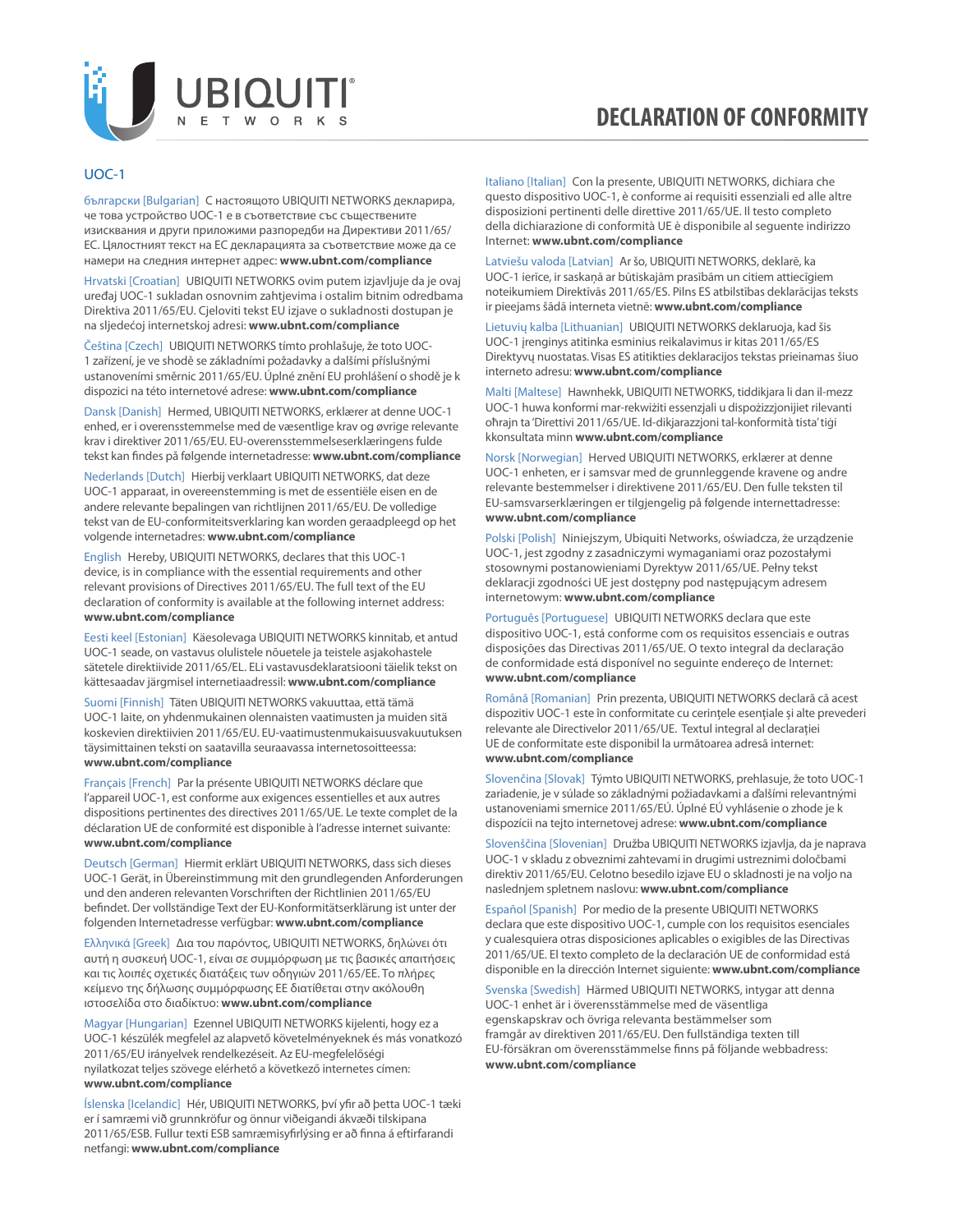

#### UOC-2

български [Bulgarian] С настоящото UBIQUITI NETWORKS декларира, че това устройство UOC-2 е в съответствие със съществените изисквания и други приложими разпоредби на Директиви 2011/65/ EC. Цялостният текст на ЕС декларацията за съответствие може да се намери на следния интернет адрес: **[www.ubnt.com/compliance](http://www.ubnt.com/compliance)**

Hrvatski [Croatian] UBIQUITI NETWORKS ovim putem izjavljuje da je ovaj uređaj UOC-2 sukladan osnovnim zahtjevima i ostalim bitnim odredbama Direktiva 2011/65/EU. Cjeloviti tekst EU izjave o sukladnosti dostupan je na sljedećoj internetskoj adresi: **[www.ubnt.com/compliance](http://www.ubnt.com/compliance)**

Čeština [Czech] UBIQUITI NETWORKS tímto prohlašuje, že toto UOC-2 zařízení, je ve shodě se základními požadavky a dalšími příslušnými ustanoveními směrnic 2011/65/EU. Úplné znění EU prohlášení o shodě je k dispozici na této internetové adrese: **[www.ubnt.com/compliance](http://www.ubnt.com/compliance)**

Dansk [Danish] Hermed, UBIQUITI NETWORKS, erklærer at denne UOC-2 enhed, er i overensstemmelse med de væsentlige krav og øvrige relevante krav i direktiver 2011/65/EU. EU-overensstemmelseserklæringens fulde tekst kan findes på følgende internetadresse: **[www.ubnt.com/compliance](http://www.ubnt.com/compliance)**

Nederlands [Dutch] Hierbij verklaart UBIQUITI NETWORKS, dat deze UOC-2 apparaat, in overeenstemming is met de essentiële eisen en de andere relevante bepalingen van richtlijnen 2011/65/EU. De volledige tekst van de EU-conformiteitsverklaring kan worden geraadpleegd op het volgende internetadres: **[www.ubnt.com/compliance](http://www.ubnt.com/compliance)**

English Hereby, UBIQUITI NETWORKS, declares that this UOC-2 device, is in compliance with the essential requirements and other relevant provisions of Directives 2011/65/EU. The full text of the EU declaration of conformity is available at the following internet address: **[www.ubnt.com/compliance](http://www.ubnt.com/compliance)**

Eesti keel [Estonian] Käesolevaga UBIQUITI NETWORKS kinnitab, et antud UOC-2 seade, on vastavus olulistele nõuetele ja teistele asjakohastele sätetele direktiivide 2011/65/EL. ELi vastavusdeklaratsiooni täielik tekst on kättesaadav järgmisel internetiaadressil: **[www.ubnt.com/compliance](http://www.ubnt.com/compliance)**

Suomi [Finnish] Täten UBIQUITI NETWORKS vakuuttaa, että tämä UOC-2 laite, on yhdenmukainen olennaisten vaatimusten ja muiden sitä koskevien direktiivien 2011/65/EU. EU-vaatimustenmukaisuusvakuutuksen täysimittainen teksti on saatavilla seuraavassa internetosoitteessa: **[www.ubnt.com/compliance](http://www.ubnt.com/compliance)**

Français [French] Par la présente UBIQUITI NETWORKS déclare que l'appareil UOC-2, est conforme aux exigences essentielles et aux autres dispositions pertinentes des directives 2011/65/UE. Le texte complet de la déclaration UE de conformité est disponible à l'adresse internet suivante: **[www.ubnt.com/compliance](http://www.ubnt.com/compliance)**

Deutsch [German] Hiermit erklärt UBIQUITI NETWORKS, dass sich dieses UOC-2 Gerät, in Übereinstimmung mit den grundlegenden Anforderungen und den anderen relevanten Vorschriften der Richtlinien 2011/65/EU befindet. Der vollständige Text der EU-Konformitätserklärung ist unter der folgenden Internetadresse verfügbar: **[www.ubnt.com/compliance](http://www.ubnt.com/compliance)**

Ελληνικά [Greek] Δια του παρόντος, UBIQUITI NETWORKS, δηλώνει ότι αυτή η συσκευή UOC-2, είναι σε συμμόρφωση με τις βασικές απαιτήσεις και τις λοιπές σχετικές διατάξεις των οδηγιών 2011/65/EE. Το πλήρες κείμενο της δήλωσης συμμόρφωσης ΕΕ διατίθεται στην ακόλουθη ιστοσελίδα στο διαδίκτυο: **[www.ubnt.com/compliance](http://www.ubnt.com/compliance)**

Magyar [Hungarian] Ezennel UBIQUITI NETWORKS kijelenti, hogy ez a UOC-2 készülék megfelel az alapvető követelményeknek és más vonatkozó 2011/65/EU irányelvek rendelkezéseit. Az EU-megfelelőségi nyilatkozat teljes szövege elérhető a következő internetes címen: **[www.ubnt.com/compliance](http://www.ubnt.com/compliance)**

Íslenska [Icelandic] Hér, UBIQUITI NETWORKS, því yfir að þetta UOC-2 tæki er í samræmi við grunnkröfur og önnur viðeigandi ákvæði tilskipana 2011/65/ESB. Fullur texti ESB samræmisyfirlýsing er að finna á eftirfarandi netfangi: **[www.ubnt.com/compliance](http://www.ubnt.com/compliance)**

Italiano [Italian] Con la presente, UBIQUITI NETWORKS, dichiara che questo dispositivo UOC-2, è conforme ai requisiti essenziali ed alle altre disposizioni pertinenti delle direttive 2011/65/UE. Il testo completo della dichiarazione di conformità UE è disponibile al seguente indirizzo Internet: **[www.ubnt.com/compliance](http://www.ubnt.com/compliance)**

Latviešu valoda [Latvian] Ar šo, UBIQUITI NETWORKS, deklarē, ka UOC-2 ierīce, ir saskaņā ar būtiskajām prasībām un citiem attiecīgiem noteikumiem Direktīvās 2011/65/ES. Pilns ES atbilstības deklarācijas teksts ir pieejams šādā interneta vietnē: **[www.ubnt.com/compliance](http://www.ubnt.com/compliance)**

Lietuvių kalba [Lithuanian] UBIQUITI NETWORKS deklaruoja, kad šis UOC-2 įrenginys atitinka esminius reikalavimus ir kitas 2011/65/ES Direktyvų nuostatas. Visas ES atitikties deklaracijos tekstas prieinamas šiuo interneto adresu: **[www.ubnt.com/compliance](http://www.ubnt.com/compliance)**

Malti [Maltese] Hawnhekk, UBIQUITI NETWORKS, tiddikjara li dan il-mezz UOC-2 huwa konformi mar-rekwiżiti essenzjali u dispożizzjonijiet rilevanti oħrajn ta 'Direttivi 2011/65/UE. Id-dikjarazzjoni tal-konformità tista' tiġi kkonsultata minn **[www.ubnt.com/compliance](http://www.ubnt.com/compliance)**

Norsk [Norwegian] Herved UBIQUITI NETWORKS, erklærer at denne UOC-2 enheten, er i samsvar med de grunnleggende kravene og andre relevante bestemmelser i direktivene 2011/65/EU. Den fulle teksten til EU-samsvarserklæringen er tilgjengelig på følgende internettadresse: **[www.ubnt.com/compliance](http://www.ubnt.com/compliance)**

Polski [Polish] Niniejszym, Ubiquiti Networks, oświadcza, że urządzenie UOC-2, jest zgodny z zasadniczymi wymaganiami oraz pozostałymi stosownymi postanowieniami Dyrektyw 2011/65/UE. Pełny tekst deklaracji zgodności UE jest dostępny pod następującym adresem internetowym: **[www.ubnt.com/compliance](http://www.ubnt.com/compliance)**

Português [Portuguese] UBIQUITI NETWORKS declara que este dispositivo UOC-2, está conforme com os requisitos essenciais e outras disposições das Directivas 2011/65/UE. O texto integral da declaração de conformidade está disponível no seguinte endereço de Internet: **[www.ubnt.com/compliance](http://www.ubnt.com/compliance)**

Română [Romanian] Prin prezenta, UBIQUITI NETWORKS declară că acest dispozitiv UOC-2 este în conformitate cu cerințele esențiale și alte prevederi relevante ale Directivelor 2011/65/UE. Textul integral al declarației UE de conformitate este disponibil la următoarea adresă internet: **[www.ubnt.com/compliance](http://www.ubnt.com/compliance)**

Slovenčina [Slovak] Týmto UBIQUITI NETWORKS, prehlasuje, že toto UOC-2 zariadenie, je v súlade so základnými požiadavkami a ďalšími relevantnými ustanoveniami smernice 2011/65/EÚ. Úplné EÚ vyhlásenie o zhode je k dispozícii na tejto internetovej adrese: **[www.ubnt.com/compliance](http://www.ubnt.com/compliance)**

Slovenščina [Slovenian] Družba UBIQUITI NETWORKS izjavlja, da je naprava UOC-2 v skladu z obveznimi zahtevami in drugimi ustreznimi določbami direktiv 2011/65/EU. Celotno besedilo izjave EU o skladnosti je na voljo na naslednjem spletnem naslovu: **[www.ubnt.com/compliance](http://www.ubnt.com/compliance)**

Español [Spanish] Por medio de la presente UBIQUITI NETWORKS declara que este dispositivo UOC-2, cumple con los requisitos esenciales y cualesquiera otras disposiciones aplicables o exigibles de las Directivas 2011/65/UE. El texto completo de la declaración UE de conformidad está disponible en la dirección Internet siguiente: **[www.ubnt.com/compliance](http://www.ubnt.com/compliance)**

Svenska [Swedish] Härmed UBIQUITI NETWORKS, intygar att denna UOC-2 enhet är i överensstämmelse med de väsentliga egenskapskrav och övriga relevanta bestämmelser som framgår av direktiven 2011/65/EU. Den fullständiga texten till EU-försäkran om överensstämmelse finns på följande webbadress: **[www.ubnt.com/compliance](http://www.ubnt.com/compliance)**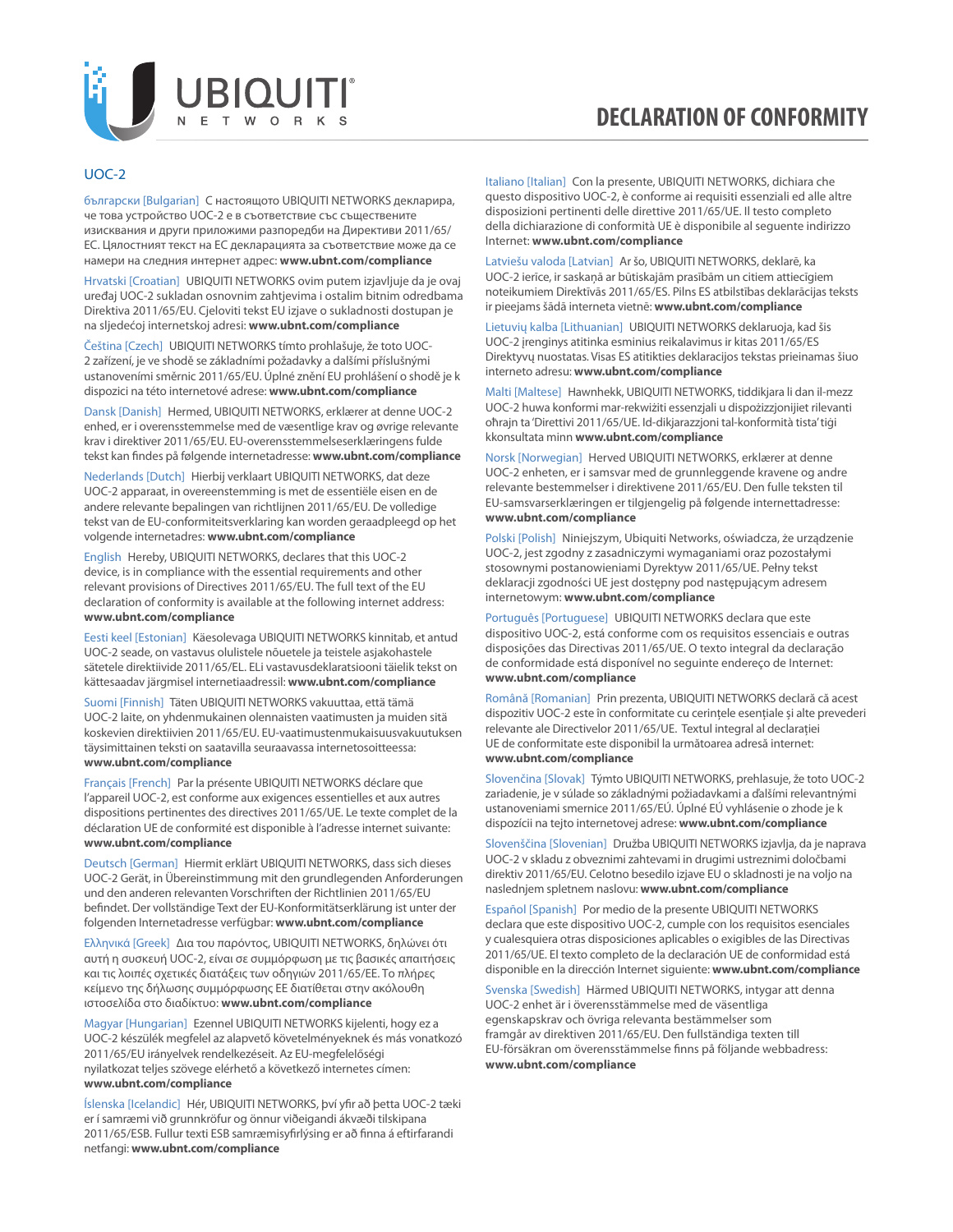

#### UOC-3

български [Bulgarian] С настоящото UBIQUITI NETWORKS декларира, че това устройство UOC-3 е в съответствие със съществените изисквания и други приложими разпоредби на Директиви 2011/65/ EC. Цялостният текст на ЕС декларацията за съответствие може да се намери на следния интернет адрес: **[www.ubnt.com/compliance](http://www.ubnt.com/compliance)**

Hrvatski [Croatian] UBIQUITI NETWORKS ovim putem izjavljuje da je ovaj uređaj UOC-3 sukladan osnovnim zahtjevima i ostalim bitnim odredbama Direktiva 2011/65/EU. Cjeloviti tekst EU izjave o sukladnosti dostupan je na sljedećoj internetskoj adresi: **[www.ubnt.com/compliance](http://www.ubnt.com/compliance)**

Čeština [Czech] UBIQUITI NETWORKS tímto prohlašuje, že toto UOC-3 zařízení, je ve shodě se základními požadavky a dalšími příslušnými ustanoveními směrnic 2011/65/EU. Úplné znění EU prohlášení o shodě je k dispozici na této internetové adrese: **[www.ubnt.com/compliance](http://www.ubnt.com/compliance)**

Dansk [Danish] Hermed, UBIQUITI NETWORKS, erklærer at denne UOC-3 enhed, er i overensstemmelse med de væsentlige krav og øvrige relevante krav i direktiver 2011/65/EU. EU-overensstemmelseserklæringens fulde tekst kan findes på følgende internetadresse: **[www.ubnt.com/compliance](http://www.ubnt.com/compliance)**

Nederlands [Dutch] Hierbij verklaart UBIQUITI NETWORKS, dat deze UOC-3 apparaat, in overeenstemming is met de essentiële eisen en de andere relevante bepalingen van richtlijnen 2011/65/EU. De volledige tekst van de EU-conformiteitsverklaring kan worden geraadpleegd op het volgende internetadres: **[www.ubnt.com/compliance](http://www.ubnt.com/compliance)**

English Hereby, UBIQUITI NETWORKS, declares that this UOC-3 device, is in compliance with the essential requirements and other relevant provisions of Directives 2011/65/EU. The full text of the EU declaration of conformity is available at the following internet address: **[www.ubnt.com/compliance](http://www.ubnt.com/compliance)**

Eesti keel [Estonian] Käesolevaga UBIQUITI NETWORKS kinnitab, et antud UOC-3 seade, on vastavus olulistele nõuetele ja teistele asjakohastele sätetele direktiivide 2011/65/EL. ELi vastavusdeklaratsiooni täielik tekst on kättesaadav järgmisel internetiaadressil: **[www.ubnt.com/compliance](http://www.ubnt.com/compliance)**

Suomi [Finnish] Täten UBIQUITI NETWORKS vakuuttaa, että tämä UOC-3 laite, on yhdenmukainen olennaisten vaatimusten ja muiden sitä koskevien direktiivien 2011/65/EU. EU-vaatimustenmukaisuusvakuutuksen täysimittainen teksti on saatavilla seuraavassa internetosoitteessa: **[www.ubnt.com/compliance](http://www.ubnt.com/compliance)**

Français [French] Par la présente UBIQUITI NETWORKS déclare que l'appareil UOC-3, est conforme aux exigences essentielles et aux autres dispositions pertinentes des directives 2011/65/UE. Le texte complet de la déclaration UE de conformité est disponible à l'adresse internet suivante: **[www.ubnt.com/compliance](http://www.ubnt.com/compliance)**

Deutsch [German] Hiermit erklärt UBIQUITI NETWORKS, dass sich dieses UOC-3 Gerät, in Übereinstimmung mit den grundlegenden Anforderungen und den anderen relevanten Vorschriften der Richtlinien 2011/65/EU befindet. Der vollständige Text der EU-Konformitätserklärung ist unter der folgenden Internetadresse verfügbar: **[www.ubnt.com/compliance](http://www.ubnt.com/compliance)**

Ελληνικά [Greek] Δια του παρόντος, UBIQUITI NETWORKS, δηλώνει ότι αυτή η συσκευή UOC-3, είναι σε συμμόρφωση με τις βασικές απαιτήσεις και τις λοιπές σχετικές διατάξεις των οδηγιών 2011/65/EE. Το πλήρες κείμενο της δήλωσης συμμόρφωσης ΕΕ διατίθεται στην ακόλουθη ιστοσελίδα στο διαδίκτυο: **[www.ubnt.com/compliance](http://www.ubnt.com/compliance)**

Magyar [Hungarian] Ezennel UBIQUITI NETWORKS kijelenti, hogy ez a UOC-3 készülék megfelel az alapvető követelményeknek és más vonatkozó 2011/65/EU irányelvek rendelkezéseit. Az EU-megfelelőségi nyilatkozat teljes szövege elérhető a következő internetes címen: **[www.ubnt.com/compliance](http://www.ubnt.com/compliance)**

Íslenska [Icelandic] Hér, UBIQUITI NETWORKS, því yfir að þetta UOC-3 tæki er í samræmi við grunnkröfur og önnur viðeigandi ákvæði tilskipana 2011/65/ESB. Fullur texti ESB samræmisyfirlýsing er að finna á eftirfarandi netfangi: **[www.ubnt.com/compliance](http://www.ubnt.com/compliance)**

Italiano [Italian] Con la presente, UBIQUITI NETWORKS, dichiara che questo dispositivo UOC-3, è conforme ai requisiti essenziali ed alle altre disposizioni pertinenti delle direttive 2011/65/UE. Il testo completo della dichiarazione di conformità UE è disponibile al seguente indirizzo Internet: **[www.ubnt.com/compliance](http://www.ubnt.com/compliance)**

Latviešu valoda [Latvian] Ar šo, UBIQUITI NETWORKS, deklarē, ka UOC-3 ierīce, ir saskaņā ar būtiskajām prasībām un citiem attiecīgiem noteikumiem Direktīvās 2011/65/ES. Pilns ES atbilstības deklarācijas teksts ir pieejams šādā interneta vietnē: **[www.ubnt.com/compliance](http://www.ubnt.com/compliance)**

Lietuvių kalba [Lithuanian] UBIQUITI NETWORKS deklaruoja, kad šis UOC-3 įrenginys atitinka esminius reikalavimus ir kitas 2011/65/ES Direktyvų nuostatas. Visas ES atitikties deklaracijos tekstas prieinamas šiuo interneto adresu: **[www.ubnt.com/compliance](http://www.ubnt.com/compliance)**

Malti [Maltese] Hawnhekk, UBIQUITI NETWORKS, tiddikjara li dan il-mezz UOC-3 huwa konformi mar-rekwiżiti essenzjali u dispożizzjonijiet rilevanti oħrajn ta 'Direttivi 2011/65/UE. Id-dikjarazzjoni tal-konformità tista' tiġi kkonsultata minn **[www.ubnt.com/compliance](http://www.ubnt.com/compliance)**

Norsk [Norwegian] Herved UBIQUITI NETWORKS, erklærer at denne UOC-3 enheten, er i samsvar med de grunnleggende kravene og andre relevante bestemmelser i direktivene 2011/65/EU. Den fulle teksten til EU-samsvarserklæringen er tilgjengelig på følgende internettadresse: **[www.ubnt.com/compliance](http://www.ubnt.com/compliance)**

Polski [Polish] Niniejszym, Ubiquiti Networks, oświadcza, że urządzenie UOC-3, jest zgodny z zasadniczymi wymaganiami oraz pozostałymi stosownymi postanowieniami Dyrektyw 2011/65/UE. Pełny tekst deklaracji zgodności UE jest dostępny pod następującym adresem internetowym: **[www.ubnt.com/compliance](http://www.ubnt.com/compliance)**

Português [Portuguese] UBIQUITI NETWORKS declara que este dispositivo UOC-3, está conforme com os requisitos essenciais e outras disposições das Directivas 2011/65/UE. O texto integral da declaração de conformidade está disponível no seguinte endereço de Internet: **[www.ubnt.com/compliance](http://www.ubnt.com/compliance)**

Română [Romanian] Prin prezenta, UBIQUITI NETWORKS declară că acest dispozitiv UOC-3 este în conformitate cu cerințele esențiale și alte prevederi relevante ale Directivelor 2011/65/UE. Textul integral al declarației UE de conformitate este disponibil la următoarea adresă internet: **[www.ubnt.com/compliance](http://www.ubnt.com/compliance)**

Slovenčina [Slovak] Týmto UBIQUITI NETWORKS, prehlasuje, že toto UOC-3 zariadenie, je v súlade so základnými požiadavkami a ďalšími relevantnými ustanoveniami smernice 2011/65/EÚ. Úplné EÚ vyhlásenie o zhode je k dispozícii na tejto internetovej adrese: **[www.ubnt.com/compliance](http://www.ubnt.com/compliance)**

Slovenščina [Slovenian] Družba UBIQUITI NETWORKS izjavlja, da je naprava UOC-3 v skladu z obveznimi zahtevami in drugimi ustreznimi določbami direktiv 2011/65/EU. Celotno besedilo izjave EU o skladnosti je na voljo na naslednjem spletnem naslovu: **[www.ubnt.com/compliance](http://www.ubnt.com/compliance)**

Español [Spanish] Por medio de la presente UBIQUITI NETWORKS declara que este dispositivo UOC-3, cumple con los requisitos esenciales y cualesquiera otras disposiciones aplicables o exigibles de las Directivas 2011/65/UE. El texto completo de la declaración UE de conformidad está disponible en la dirección Internet siguiente: **[www.ubnt.com/compliance](http://www.ubnt.com/compliance)**

Svenska [Swedish] Härmed UBIQUITI NETWORKS, intygar att denna UOC-3 enhet är i överensstämmelse med de väsentliga egenskapskrav och övriga relevanta bestämmelser som framgår av direktiven 2011/65/EU. Den fullständiga texten till EU-försäkran om överensstämmelse finns på följande webbadress: **[www.ubnt.com/compliance](http://www.ubnt.com/compliance)**